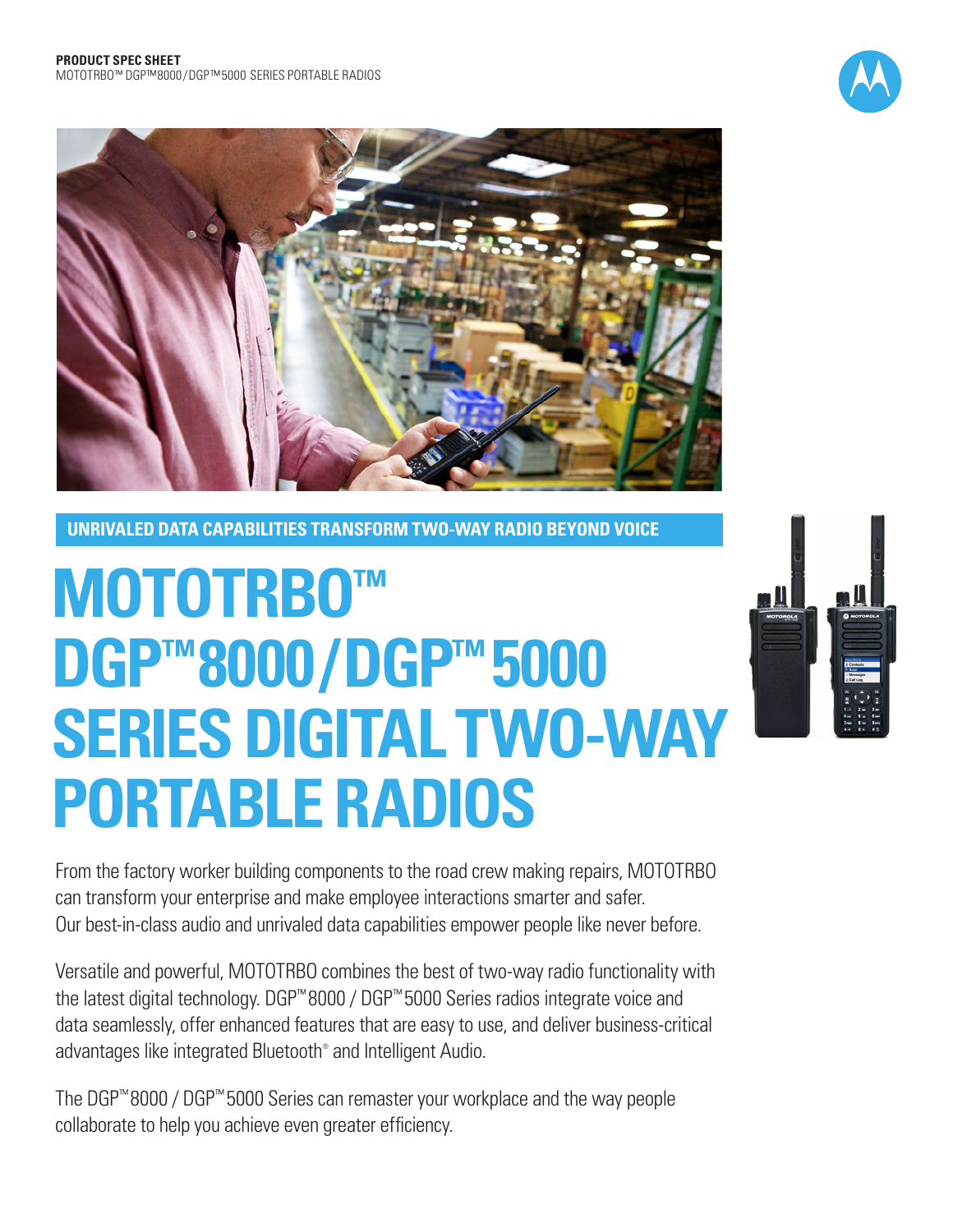## **AUDIO BEYOND EXPECTATIONS**

When it comes to exceptional audio clarity, the quality of digital can't be denied. DGP™8000 / DGP™5000 Series portables give you digital audio performance throughout your coverage area plus unique features to help your employees hear and speak clearly, wherever they work.

With Intelligent Audio, the radio volume automatically adjusts to compensate for background noise so workers don't have to adjust their radio volume to avoid missing a call in loud situations or disturb others when they move into quiet areas. Increased background noise suppression helps filter out unwanted external clamor – from heavy equipment to the roar of engines.

Bluetooth® audio is embedded right in the radio, so no adapter is needed when using wireless accessories. Also, IMPRES™ audio accessories enhance noise suppression and improve voice intelligibility for smarter accessories than they've ever experienced before.

## **INDUSTRY-LEADING DATA**

Included in DGP™ 8000 and a premium feature of DGP<sup>™</sup> 5000, the integrated Bluetooth data allows busy work crews to send real time information back to the office rather than wait until the end of a shift, saving valuable hours and enabling better decision making. With DGP™ 8000's integrated GPS, you can track the location of your mobile work teams and text message them when voice communication isn't feasible. And the large, full-color, 5-line display operates in day or night mode, for easy viewing of contact lists, text messages and work order tickets even in bright sunlight.

MOTOTRBO's Application Developer Program offers customized data applications so you can adapt your radios to your business challenges. With the largest developer program in the industry, data applications help meet your objectives – from work order ticket management to telephony integration, and more.

## **HIGH-POWERED PERFORMANCE**

Because MOTOTRBO uses TDMA digital technology, you get integrated voice and data, twice the calling capacity and clearer voice communications. When it comes to battery performance, MOTOTRBO radios operate up to 40 percent longer between recharges compared to analog.

## **RICH FUNCTIONALITY**

DGP™ 8000 / DGP™ 5000 Series radios offer plenty of features businesses seek – including enhanced call signaling, basic and enhanced privacy-scrambling, option board expandability and the transmit interrupt suite to prioritize critical communication the moment you need it. Programmable button features appear on the display for easy viewing and quick access. And when workers can't be distracted, customizable voice announcement provides audible confirmation of channel and zone changes as well as programmable button features, eliminating the need to view the display.

## **EXPANDED CAPACITY AND COVERAGE**

Your workforce is hard at work every day – picking up loads, making road repairs, providing security, responding to guest requests or restoring power after a storm.

As an included feature of DGP™ 8000 and a premium one of DGP™ 5000, IP Site Connect helps to dramatically improve customer service and productivity by using the Internet to extend coverage to create a wide area network, enhance single site coverage or link geographically dispersed locations. When you upgrade either the DGP™ 8000 or DGP™ 5000, you gain Capacity Plus -- the single-site trunking that expands capacity to over 1,000 users without having to add new frequencies. You also benefit from Linked Capacity Plus that combines the expanded capacity of Capacity Plus with the wide area coverage of IP site Connect, delivering a high capacity, wide area and cost effective multi-site trunking solution. So whether you want coverage at a single site or across multiple ones, MOTOTRBO can be scaled to your business and budget.

## **MIGRATE AT YOUR OWN PACE**

Keeping operations running smoothly during a change in communication systems is vital to any business. It's easy to migrate to digital with DGP™8000 / DGP™5000 Series radios because they operate in analog and digital mode. To ease the transition even further, the dynamic mixed mode repeater functionality streamlines automatic switching between analog and digital calls. So you can begin using MOTOTRBO radios and repeaters on your existing analog system, and when your time and budget allow, move to digital at your own pace.

## **DAY-IN, DAY-OUT DURABILITY**

DGP™8000 / DGP™5000 Series radios meet the most demanding specs, including IP57 for water submersibility and U.S. Military 810 C, D, E, F, & G standards for exceptional durability. The radio is also "intrinsically safe" when purchased and equipped with an intrinsically safe (FM) battery, for use in environments where flammable gas, vapors or combustible dust may be present. And are backed by a two-year Standard Warranty.



#### **KEEP YOUR BUSINESS RUNNING SMOOTHLY WITH BUSINESS APPLICATIONS:**

#### **Location tracking:** Monitor the

whereabouts of mobile workers so they can respond immediately; in an emergency, you can pinpoint security personnel and send the nearest to the scene

|         | <b>Integrated</b>                 |
|---------|-----------------------------------|
|         | <b>Bluetooth</b> <sup>®</sup> for |
|         | sharing data wirelessly           |
|         | and instantly between             |
| devices |                                   |

l\*

| $\Box$ Dispatch consoles |
|--------------------------|
| for centralized          |
| communication            |

**Email gateways** to connect to email from your radio

**IQ** Network monitoring to maximize system utilization

**Man-down applications** so radios call for help when workers can't

**Telephony** for communication between radios and landline or mobile phones

**Text messaging** for quick and discreet communication



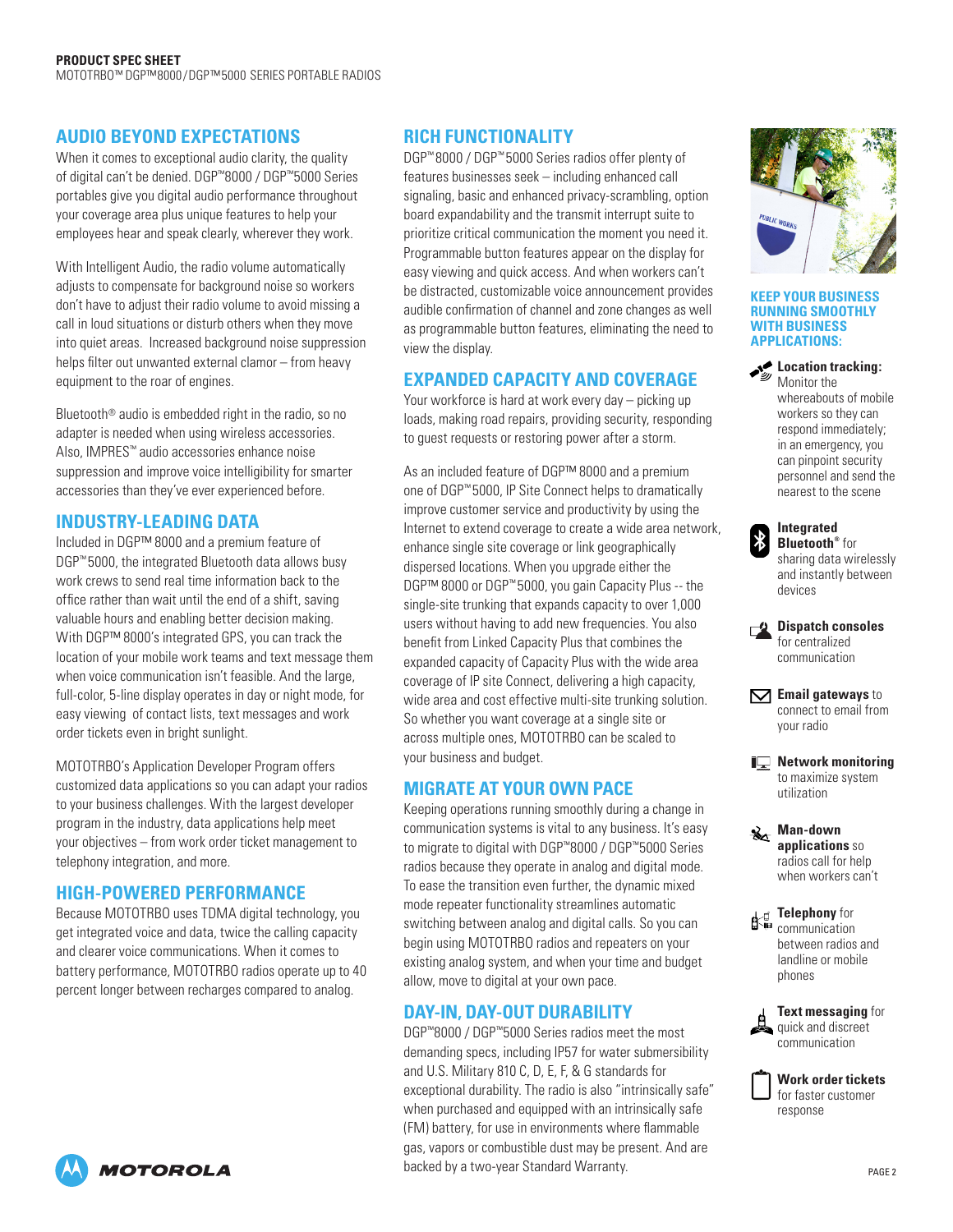## **DGP™ 8000 / DGP™ 5000 SERIES SPECIFICATIONS**

| <b>GENERAL SPECIFICATIONS</b>                        |                 |                             |                                                                                               |                                                                                               |                                                                                               |  |  |
|------------------------------------------------------|-----------------|-----------------------------|-----------------------------------------------------------------------------------------------|-----------------------------------------------------------------------------------------------|-----------------------------------------------------------------------------------------------|--|--|
|                                                      |                 |                             | <b>DISPLAY DGP™8550</b>                                                                       |                                                                                               | <b>NON DISPLAY DGP™8050</b>                                                                   |  |  |
|                                                      |                 | <b>VHF</b>                  | <b>UHF</b>                                                                                    |                                                                                               | <b>UHF</b>                                                                                    |  |  |
| <b>Channel Capacity</b>                              |                 |                             | 1000                                                                                          |                                                                                               | 32                                                                                            |  |  |
| Frequency                                            |                 | 136-174 MHz                 | 403-527 MHz                                                                                   |                                                                                               | 403-527 MHz                                                                                   |  |  |
| IMPRES Hi-Cap Li-ion 2150 mAH<br>Battery (PMNN4409)  | (HxWxL)         |                             | 5.13 inch / 2.17 inch / 1.62 inch<br>$(130.3 \text{ mm} / 55.2 \text{ mm} / 41.1 \text{ mm})$ |                                                                                               | 5.13 inch / 2.17 inch / 1.56 inch<br>$(130.3 \text{ mm} / 55.2 \text{ mm} / 39.6 \text{ mm})$ |  |  |
|                                                      | Weight          |                             | 12.54 oz (355.5 g)                                                                            | 11.39 oz $(323 g)$                                                                            |                                                                                               |  |  |
| Slim IMPRES Li-ion 1500 mAH                          | (HxWxL)         |                             | 5.13 inch / 2.17 inch / 1.41 inch<br>$(130.3 \text{ mm} / 55.2 \text{ mm} / 35.8 \text{ mm})$ |                                                                                               | 5.13 inch / 2.17 inch / 1.35 inch<br>$(130.3 \text{ mm} / 55.2 \text{ mm} / 34.3 \text{ mm})$ |  |  |
| Battery (PMNN4407)                                   | Weight          |                             | 11.83 oz $(335.5 g)$                                                                          |                                                                                               | 10.69 oz $(303 g)$                                                                            |  |  |
| <b>IMPRES Hi-Cap Li-ion FM</b>                       | (HxWxL)         |                             | 5.13 inch / 2.17 inch / 1.62 inch<br>$(130.3 \text{ mm} / 55.2 \text{ mm} / 41.1 \text{ mm})$ | 5.13 inch / 2.17 inch / 1.56 inch<br>$(130.3 \text{ mm} / 55.2 \text{ mm} / 39.6 \text{ mm})$ |                                                                                               |  |  |
| 2300 mAH Battery (NNTN8129)                          | Weight          |                             | 12.89 oz (365.5 g)                                                                            | $11.75$ oz (333 g)                                                                            |                                                                                               |  |  |
| Power Supply                                         | 7.5 V (Nominal) |                             |                                                                                               |                                                                                               |                                                                                               |  |  |
| <b>Operating Temperature</b>                         |                 | $-30 - +60$ °C <sup>1</sup> |                                                                                               |                                                                                               |                                                                                               |  |  |
| ABZ99FT3085<br>ABZ99FT4086<br><b>FCC Description</b> |                 |                             |                                                                                               | ABZ99FT3085<br>ABZ99FT4086                                                                    |                                                                                               |  |  |
| IC Description                                       |                 | 109AB-99FT3085              | 109AB-99FT4086                                                                                | 109AB-99FT3085                                                                                | 109AB-99FT4086                                                                                |  |  |

| <b>BATTERY</b>                           |                                                                                   |                                    |  |  |
|------------------------------------------|-----------------------------------------------------------------------------------|------------------------------------|--|--|
| Average Battery Life                     | 5/5/90 duty cycle with carrier squelch and transmitter in high power <sup>2</sup> |                                    |  |  |
| Slim IMPRES Li-ion 1500 mAh Battery      | Analog: 7.7 hrs/Digital: 11.3 hrs                                                 | Analog: 8 hrs/Digital: 11.8 hrs    |  |  |
| IMPRES Hi-Cap Li-ion 2150 mAH Battery    | Analog: 11.1 hrs/Digital: 16.2 hrs                                                | Analog: 11.5 hrs/Digital: 17 hrs   |  |  |
| IMPRES Hi-Cap Li-ion FM 2300 mAH Battery | Analog: 11.9 hrs/Digital: 17.3 hrs                                                | Analog: 12.3 hrs/Digital: 18.1 hrs |  |  |

| <b>RECEIVER</b>                                                             |                                                |             |
|-----------------------------------------------------------------------------|------------------------------------------------|-------------|
|                                                                             | <b>VHF</b>                                     | <b>UHF</b>  |
| Frequencies                                                                 | 136-174 MHz                                    | 403-527 MHz |
| <b>Channel Spacing</b>                                                      | $12.5/25$ kHz <sup>3</sup>                     |             |
| Frequency Stability (-30 $\degree$ C, +60 $\degree$ C, +25 $\degree$ C Ref) | $\pm .5$ ppm                                   |             |
| Analog Sensitivity (12dB SINAD)                                             | $0.3uV(0.22uV$ typical)                        |             |
| Digital Sensitivity                                                         | $0.25$ uV (0.19 uV typical)                    |             |
| Intermodulation (TIA603D)                                                   | 70 dB                                          |             |
| Adjacent Channel Selectivity (TIA603A)-1T                                   | 60dB @ 12.5 kHz / 70dB @ 25 kHz <sup>3</sup>   |             |
| Adjacent Channel Selectivity (TIA603D)-2T                                   | 45dB @ 12.5 kHz / 70dB @ 25 kHz <sup>3</sup>   |             |
| Spurious Rejection (TIA603D)                                                | 70 dB                                          |             |
| Rated Audio                                                                 | 0.5W                                           |             |
| Audio Distortion @ Rated Audio                                              | 5% (3% typical)                                |             |
| Hum and Noise                                                               | -40dB @ 12.5 kHz / -45dB @ 25 kHz <sup>3</sup> |             |
| Audio Response                                                              | TIA603D                                        |             |
| Conducted Spurious Emission (TIA603D)                                       | $-57$ d $Bm$                                   |             |

| <b>TRANSMITTER</b>             |                                               |                                                              |  |  |  |  |
|--------------------------------|-----------------------------------------------|--------------------------------------------------------------|--|--|--|--|
|                                | <b>VHF</b>                                    | <b>UHF</b>                                                   |  |  |  |  |
| Frequencies                    | 136-174 MHz                                   | 403-527 MHz                                                  |  |  |  |  |
| <b>Channel Spacing</b>         |                                               | 12.5/25 kHz                                                  |  |  |  |  |
| <b>Frequency Stability</b>     | $± 1.5$ ppm                                   |                                                              |  |  |  |  |
| Low Power Output               | 1W                                            | 1W                                                           |  |  |  |  |
| <b>High Power Output</b>       | 5W                                            | 4W                                                           |  |  |  |  |
| <b>Modulation Limiting</b>     |                                               | $\pm$ 2.5kHz @ 12.5 kHz / $\pm$ 5.0kHz @ 25 kHz <sup>3</sup> |  |  |  |  |
| <b>FM Hum and Noise</b>        | -40dB@ 12.5 kHz / -45dB@ 25 kHz3              |                                                              |  |  |  |  |
| Conducted/Radiated Emission    | $-36$ dBm < $1$ GHz / $-30$ dBm > $1$ GHz     |                                                              |  |  |  |  |
| Adjacent Channel Power         | 60dB @ 12.5 kHz / 70dB @ 25 kHz <sup>3</sup>  |                                                              |  |  |  |  |
| Audio Response                 | TIA603D                                       |                                                              |  |  |  |  |
| <b>Audio Distortion</b>        | 3%                                            |                                                              |  |  |  |  |
|                                | 12.5 kHz Data: 7K60F1D & 7K60FXD              |                                                              |  |  |  |  |
| <b>4FSK Digital Modulation</b> | 12 5 kHz Voice: 7K60F1F & 7K60FXF             |                                                              |  |  |  |  |
|                                | Combination of 12.5 kHz Voice & Data: 7K60F1W |                                                              |  |  |  |  |
| Digital Vocoder Type           | $AMBF + 2TM$                                  |                                                              |  |  |  |  |
| Digital Protocol               | ETSI TS 102 361-1, -2, -3                     |                                                              |  |  |  |  |